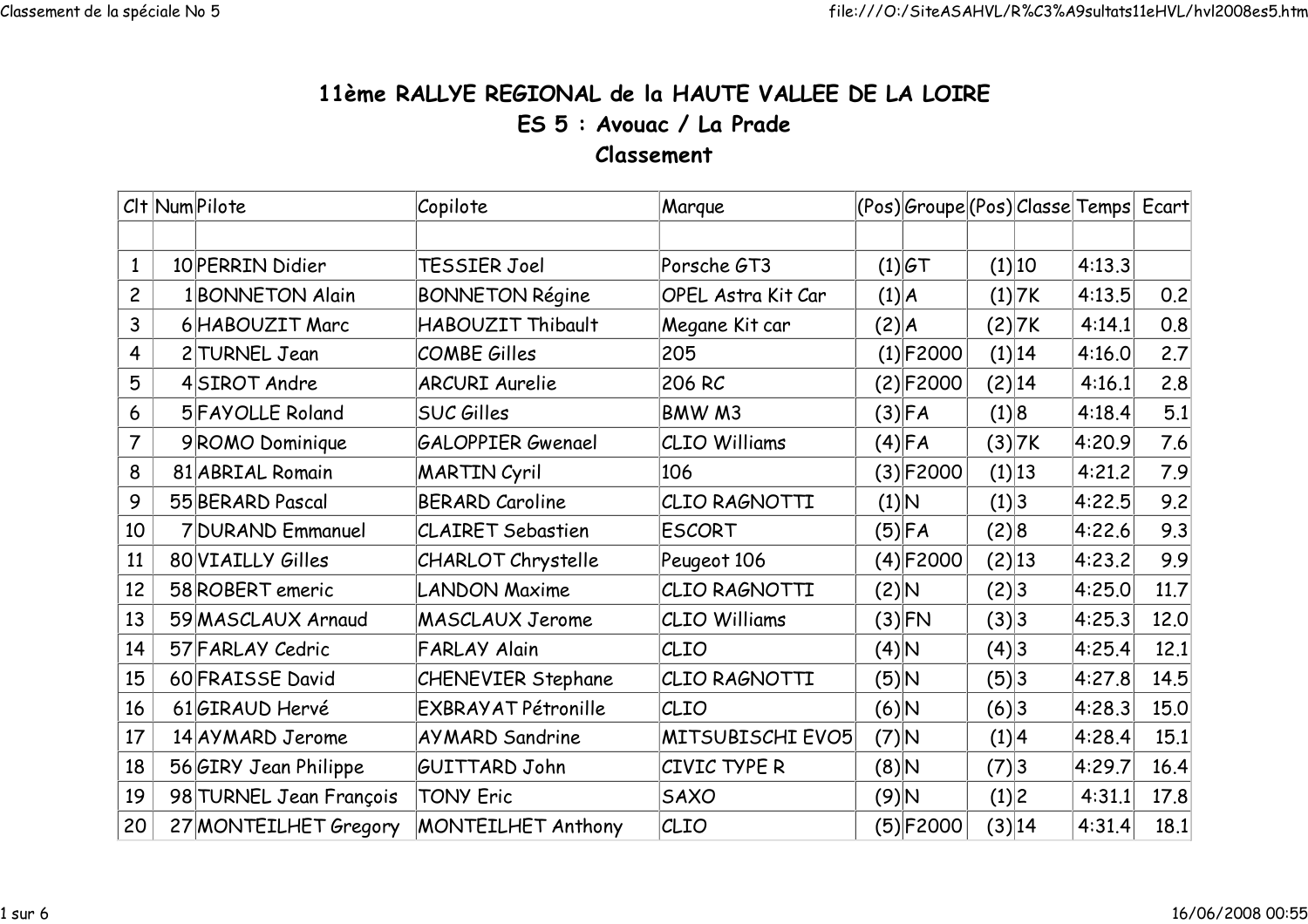| 21 | 39 GAUTHIER Benoit     | <b>RIGAUDON Boris</b>       | R5 GT TURBO             | $(6)$ F2000   | $(4)$ 14 | 4:31.8 | 18.5 |
|----|------------------------|-----------------------------|-------------------------|---------------|----------|--------|------|
|    |                        |                             |                         |               |          |        |      |
| 22 | 92 BOUILHOL Frederic   | <b>MOULIN Christian</b>     | <b>SAXO</b>             | (6) A         | (1) 6    | 4:32.5 | 19.2 |
| 23 | 38 PERRAUD Maurice     | <b>PERRAUD Fiona</b>        | Renault Clio            | $(7)$ F2000   | (5) 14   | 4:32.6 | 19.3 |
| 24 | 96 SEGEALET Landry     | <b>SEGEALET Fabien</b>      | <b>SAXO</b>             | $(10)$ N      | (2) 2    | 4:33.8 | 20.5 |
| 25 | 103 PEYROCHE Nicolas   | <b>FOURNIER Sebastien</b>   | 106 165                 | $(11)\vert N$ | (3) 2    | 4:34.1 | 20.8 |
| 26 | 11 DESGEORGES Philippe | <b>DESGEORGES Laétitia</b>  | <b>SUBARU</b>           | $(7)$ $A$     | (3) 8    | 4:34.4 | 21.1 |
| 27 | 45 MARREL Thierry      | <b>BONNET Vanessa</b>       | Peugeot 306 S16         | $(8)$ FA      | (1) 7    | 4:34.6 | 21.3 |
| 28 | 90 MAUREL Richard      | <b>DELAYGUE Sandy</b>       | 106 S16                 | $(9)$ $A$     | (2) 6    | 4:34.9 | 21.6 |
| 29 | 67 SEGUY Martial       | <b>ESTIVAL Franck</b>       | PEUGEOT 206             | (8) F2000     | (3) 13   | 4:35.4 | 22.1 |
| 30 | 78 BUISSON Aurelien    | VALLENET Jérôme             | <b>SAXO</b>             | $(9)$ F2000   | $(4)$ 13 | 4:35.7 | 22.4 |
| 31 | 77 ROCHE Frédéric      | <b>COMBE Ludovic</b>        | Peugeot 205 GTI         | $(10)$ F2000  | (5) 13   | 4:35.9 | 22.6 |
|    | 147 DUPERAY Lionel     | <b>DUPERAY Christophe</b>   | AX GTI                  | $(12)$ FN     | (1) 1    | 4:35.9 | 22.6 |
| 33 | 89 REBOUL Jean Régis   | <b>FOMBARON Emilie</b>      | 106                     | $(10)$ FA     | (3) 6    | 4:36.3 | 23.0 |
| 34 | 111 MATHON Henri       | <b>BEDAGUE Rene</b>         | RALLYE <sub>3</sub>     | $(11)$ F2000  | (1) 12   | 4:36.4 | 23.1 |
| 35 | 44 AUBOYER Johann      | <b>AUBOYER Gabriel</b>      | RENAULT 11 TURBO        | $(12)$ F2000  | (6) 14   | 4:36.5 | 23.2 |
|    | 79 ABRIAL Stephane     | <b>MARIE Daniel</b>         | 205                     | $(12)$ F2000  | $(6)$ 13 | 4:36.5 | 23.2 |
| 37 | 135 GALOP Nicolas      | <b>BISCOP Lucien</b>        | AX GTI                  | $(13)$ FN     | (2) 1    | 4:37.5 | 24.2 |
| 38 | 52 BENNASAR Michel     | <b>JULIEN Sébastien</b>     | CLIO RAGNOTTI           | $(14)$ N      | (8) 3    | 4:38.5 | 25.2 |
| 39 | 36 PEPIN Bernard       | <b>COINDE Ludovic</b>       | R5 GT TURBO             | $(14)$ F2000  | (7) 14   | 4:39.1 | 25.8 |
| 40 | 95 BERARD Roland       | <b>GIUEL Julien</b>         | <b>SAXO</b>             | $(15)$ N      | (4) 2    | 4:39.3 | 26.0 |
| 41 | 145 TUCOULAT Vincent   | <b>TUCOULAT Alexandre</b>   | 205 RALLYE              | $(16)$ FN     | (3) 1    | 4:40.1 | 26.8 |
| 42 | 42 ROUCHOUSE Franck    | <b>MERCHIONNE Stephane</b>  | <b>BMW 320i</b>         | $(15)$ F2000  | (8) 14   | 4:40.2 | 26.9 |
|    | 129 COMBE Fabien       | <b>ROBERT Jean Philippe</b> | <b>CITROEN AX SPORT</b> | $(11)$ FA     | (1) 5    | 4:40.2 | 26.9 |
| 44 | 128 PEYRACHE Fabrice   | <b>PORTE Thierry</b>        | Peugeot 205 rallye      | $(12)$ FA     | (2) 5    | 4:40.5 | 27.2 |
| 45 | 118 MALLET Thierry     | <b>DEGACHE Mickael</b>      | <b>RALLYE 2</b>         | $(16)$ F2000  | (2) 12   | 4:40.9 | 27.6 |
| 46 | 21 VOLLE Cyril         | <b>ASTIER Marie Ange</b>    | R5 GT Turbo             | $(17)$ FN     | (2) 4    | 4:41.0 | 27.7 |
|    | 69 ROCHETIN Emmanuel   | <b>GIDON Julien</b>         | 205                     | $(17)$ F2000  | (7) 13   | 4:41.0 | 27.7 |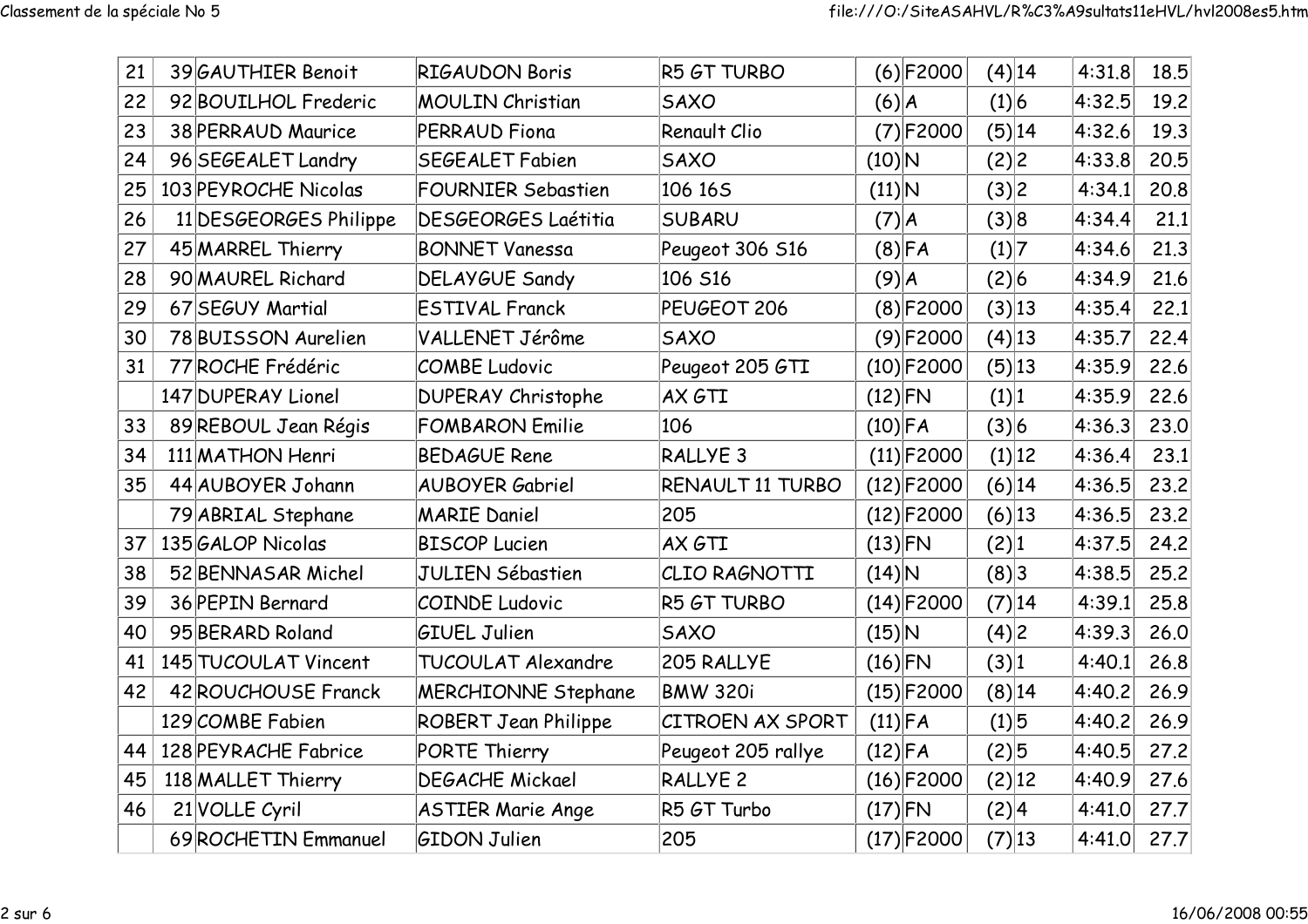| 48 | 87 DESGEORGES David    | <b>ROUDIL Mickael</b>      | 206 XS                  | $(13)$ $A$   | (1) 6K   | 4:41.2 | 27.9 |
|----|------------------------|----------------------------|-------------------------|--------------|----------|--------|------|
| 49 | 100 TOURNEBIZE Mathieu | <b>TAVERNIER Laurent</b>   | PEUGEOT 106 S16         | $(18)$ FN    | (5) 2    | 4:41.5 | 28.2 |
| 50 | 24 FAYOLLE Florian     | <b>BAYARD Anthony</b>      | R5 GT TURBO             | $(18)$ F2000 | (9) 14   | 4:41.6 | 28.3 |
| 51 | 102 COUDERT Alexandre  | DEBOND Stéphane            | PEUGEOT 106 S16         | $(19)$ FN    | (6) 2    | 4:42.0 | 28.7 |
| 52 | 91 CARROT Jeremie      | <b>BERGERON Florent</b>    | <b>SAXO</b>             | (14) A       | (4) 6    | 4:42.1 | 28.8 |
|    | 137 ORIOL Jean Marie   | <b>GIRARD Benoit</b>       | AX GTI                  | $(20)$ FN    | (4) 1    | 4:42.1 | 28.8 |
| 54 | 19 PERRUSSEL Stephane  | <b>ALLIBERT Cyril</b>      | R5 GT TURBO             | $(21)$ FN    | (3) 4    | 4:43.0 | 29.7 |
| 55 | 130 ARGAUD Cedric      | <b>HERITIER Gaethan</b>    | 106 XSI                 | $(15)$ FA    | (3) 5    | 4:43.1 | 29.8 |
| 56 | 48 DURET Eric          | <b>COLOMBAN Cedric</b>     | CLIO                    | $(16)$ FA    | (2) 7    | 4:43.2 | 29.9 |
| 57 | 105LYOTARD Eric        | <b>BOISSY Laurence</b>     | <b>CITROEN SAXO VTS</b> | $(22)$ N     | (7) 2    | 4:43.6 | 30.3 |
| 58 | 53 PHILIS Steeves      | <b>CHARVOLINGuy</b>        | CIVIC                   | $(23)$ N     | (9)3     | 4:43.9 | 30.6 |
| 59 | 144 GRAND Sylvain      | <b>DUCRAY Pauline</b>      | <b>AX SPORT</b>         | $(24)$ FN    | (5) 1    | 4:44.2 | 30.9 |
| 60 | 18 MOURY Frédéric      | VASSEL José                | R5 GT TURBO             | $(25)$ FN    | (4) 4    | 4:44.4 | 31.1 |
| 61 | 106 FLEURY Alain       | <b>BARDOUX Pauline</b>     | Peugeot 205 GTI         | $(19)$ F2000 | (3) 12   | 4:45.0 | 31.7 |
| 62 | 146 FOURNIER Frederic  | <b>MARSAUD Vincent</b>     | POLO                    | $(26)$ N     | (6) 1    | 4:45.3 | 32.0 |
| 63 | 28 REYNARD Philippe    | <b>CARRET Pierre Jean</b>  | <b>BMW 320</b>          | $(20)$ F2000 | (10) 14  | 4:45.5 | 32.2 |
| 64 | 29 MEZOUAR Mohamed     | PAGE Mickaël               | GOLF                    | $(21)$ F2000 | (11) 14  | 4:46.5 | 33.2 |
| 65 | 75 VEY Remy            | <b>MIRMAND Jeremy</b>      | 205                     | $(22)$ F2000 | (8) 13   | 4:46.7 | 33.4 |
| 66 | 131 MOUNIER Michael    | <b>BERNE Geraldine</b>     | 205 RALLYE              | $(17)$ FA    | (4) 5    | 4:47.0 | 33.7 |
| 67 | 20 FORESTIER Jean Luc  | <b>DURAND Marie Pierre</b> | R5 GT TURBO             | $(27)$ FN    | (5) 4    | 4:47.2 | 33.9 |
| 68 | 107 FIASSION Antoine   | <b>FIASSION Roland</b>     | 106 XSI                 | $(23)$ F2000 | $(4)$ 12 | 4:47.8 | 34.5 |
| 69 | 115LEVEQUE Marc        | LEVEQUE Guillaume          | Talbot SAMBA            | $(24)$ F2000 | (5) 12   | 4:48.9 | 35.6 |
| 70 | 46 PETITPA Francisque  | ROLHION Rémi               | Renault MEGANE          | (18) A       | (3) 7    | 4:49.0 | 35.7 |
| 71 | 51 LIMOUZIN Laurent    | <b>COMBIER Laurent</b>     | CLIO <sub>165</sub>     | $(28)$ FN    | (10) 3   | 4:49.5 | 36.2 |
| 72 | 76 MAGAR Anthony       | <b>FAURE Michael</b>       | Peugeot 205 GTI         | $(25)$ F2000 | $(9)$ 13 | 4:50.0 | 36.7 |
| 73 | 142 CHAMBRON Gregory   | <b>ROUCHON Sylvain</b>     | AX GTI                  | $(29)$ FN    | (7) 1    | 4:50.1 | 36.8 |
| 74 | 139 BERARD David       | <b>DESSALCES Armand</b>    | 205                     | $(30)$ FN    | (8) 1    | 4:50.8 | 37.5 |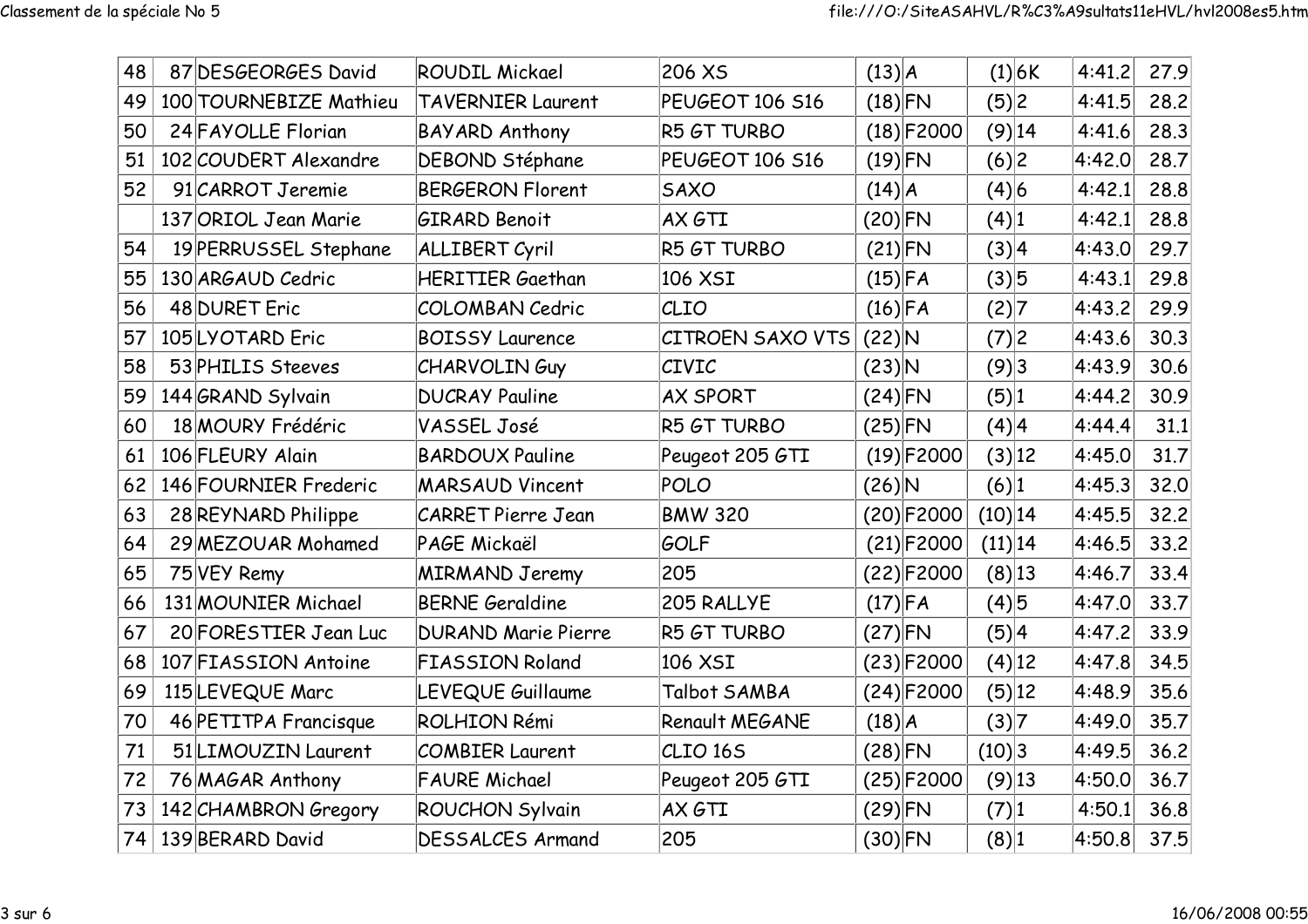| 75  | 117 BERNARD Michel     | <b>REOCREUX Alain</b>      | RALLYE <sub>3</sub> | $(26)$ F2000 | (6) 12     | 4:51.1 | 37.8 |
|-----|------------------------|----------------------------|---------------------|--------------|------------|--------|------|
|     | 127 ABRIAL Anthony     | CONDON Gaëtan              | Peugeot 106 Rallye  | $(19)$ FA    | (5) 5      | 4:51.1 | 37.8 |
| 77  | 110 PRAT Anthony       | <b>BOYER Bernard</b>       | 106 Rallye          | $(27)$ F2000 | (7) 12     | 4:51.3 | 38.0 |
| 78  | 99 TRANCHANT Herve     | <b>LAPALUS Andre</b>       | <b>CIVIC</b>        | $(31)$ FN    | (8)2       | 4:52.6 | 39.3 |
| 79  | 94 FAYOLLE Maxime      | <b>BONNARD Alexandre</b>   | Peugeot 205         | $(32)$ FN    | (9)2       | 4:55.1 | 41.8 |
| 80  | 17 SAGNARD Yvan        | <b>MEVIAL Aurelie</b>      | R5 GT TURBO         | $(33)$ FN    | (6) 4      | 4:56.0 | 42.7 |
| 81  | 113 CHIPIER Sébastien  | <b>VACHER Venceslas</b>    | AX GTI              | $(28)$ F2000 | $(8)$ 12   | 4:56.1 | 42.8 |
| 82  | 74 BERTHET Eric        | <b>BROSSAT Sébastien</b>   | Visa GTI            | $(29)$ F2000 | $(10)$ 13  | 4:56.6 | 43.3 |
| 83  | 104 EXBRAYAT Robert    | EXBRAYAT Jérome            | <b>SAXO</b>         | $(34)$ N     | (10) 2     | 4:56.9 | 43.6 |
| 84  | 141 DUCLAUX Maxime     | DE SAUSA Chrystele         | 205 RALLYE          | $(35)$ FN    | (9) 1      | 4:58.4 | 45.1 |
| 85  | 133 SALETTE Franck     | <b>FATISSON Dimitri</b>    | Peugeot 106 XSI     | $(36)$ FN    | (10) 1     | 5:00.2 | 46.9 |
| 86  | 34 DORY Nicolas        | DORY Cyril                 | CLIO                | $(30)$ F2000 | (12) 14    | 5:00.4 | 47.1 |
| 87  | 125 LIABOT Rémy        | <b>BEYSSON Fabienne</b>    | Peugeot 205 RALLYE  | $(20)$ FA    | (6) 5      | 5:01.9 | 48.6 |
| 88  | 126 DECOUCHE Julien    | <b>CHAPELIER Jean Noël</b> | Peugeot 205 rallye  | $(21)$ FA    | $(1)$ 5K   | 5:02.0 | 48.7 |
| 89  | 82 ZMY SLOWSKI David   | ZMYSLOWSKI Pierre          | 205 GTI             | $(31)$ F2000 | (11) 13    | 5:02.5 | 49.2 |
| 90  | 108 PITAVAL Yvon       | <b>GOUTAGNY Anthony</b>    | TALBOT SAMBA        | $(32)$ F2000 | $(9)$ 12   | 5:03.2 | 49.9 |
| 91  | 150 ROUDIL Nicolas     | LYOTARD Raphael            | 205                 | $(33)$ F2000 | (1) 11     | 5:03.4 | 50.1 |
| 92  | 134 ABRIAL Pierre      | <b>COSTE Thomas</b>        | 205 Rallye          | $(37)$ FN    | (11) 1     | 5:04.6 | 51.3 |
|     | 136 MASSON Lionel      | <b>ESTEVENON David</b>     | AX GTI              | $(37)$ FN    | (11) 1     | 5:04.6 | 51.3 |
| 94  | 143JOUBERT Mickael     | JOUBERT Jonathan           | AX GTI              | $(39)$ FN    | (13) 1     | 5:04.8 | 51.5 |
| 95  | 101 ROCHEDY Fabrice    | <b>GAY Maryline</b>        | 205 GTI             | $(40)$ FN    | (11) 2     | 5:06.1 | 52.8 |
| 96  | 85 GIBERT Christophe   | <b>BOIRON Anthony</b>      | 205                 | $(34)$ F2000 | $(12)$  13 | 5:06.3 | 53.0 |
| 97  | 65 PRADIER Luc         | <b>GOUGIS Bertrand</b>     | Peugeot 205 GTI     | $(35)$ F2000 | (13) 13    | 5:06.4 | 53.1 |
| 98  | 35 BENY Gilles         | <b>BENY Jeremy</b>         | 309 GTI 16S         | $(36)$ F2000 | (13) 14    | 5:06.8 | 53.5 |
| 99  | 83 CROUZET Mathieu     | <b>CHARRE Simon</b>        | 205 GTI             | $(37)$ F2000 | $(14)$ 13  | 5:07.9 | 54.6 |
| 100 | 148 VERILHAC Sebastien | <b>OLLIER Guy</b>          | 106 Rallye          | $(41)$ FN    | (14) 1     | 5:09.0 | 55.7 |
| 101 | 30 FERRIERE Thomas     | <b>FERRIERE Romain</b>     | 205 GTI             | $(38)$ F2000 | $(14)$  14 | 5:09.2 | 55.9 |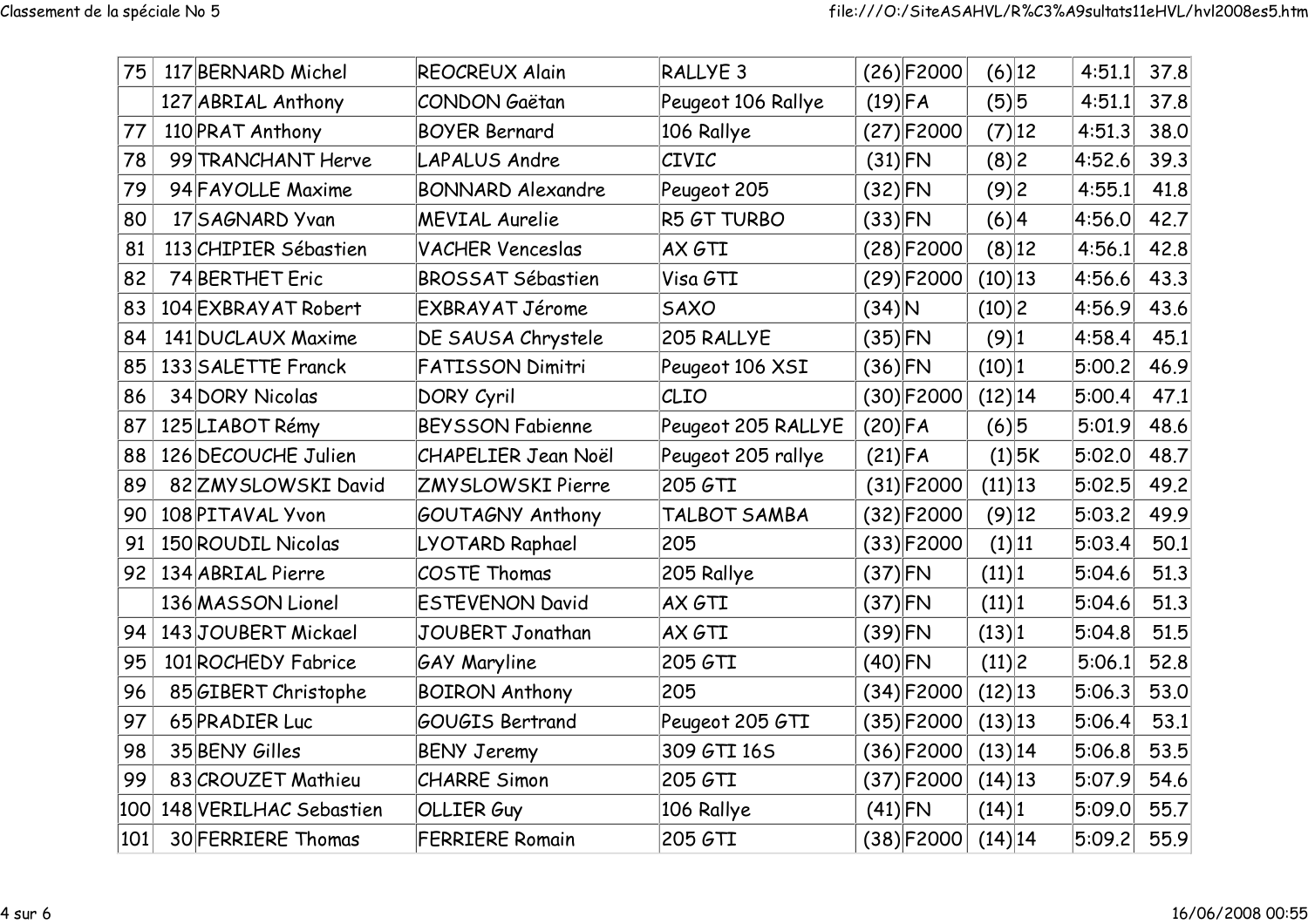|     | 102 119 BROUILLOUX Julien                     | <b>BERGEON Marie</b>                | 205 RALLYE          |           | $(39)$ F2000 | (10) 12    | 5:09.4        | 56.1 |
|-----|-----------------------------------------------|-------------------------------------|---------------------|-----------|--------------|------------|---------------|------|
|     | 103 140 BARTHELEMY Sébastien BRUCHET Mireille |                                     | 205 RALLYE          | $(42)$ FN |              | (15) 1     | 5:09.7        | 56.4 |
|     | $ 104 $ 138 BERNIN Cyrille                    | CAGNIN Philippe                     | <b>AX SPORT</b>     | $(43)$ FN |              | (16) 1     | 5:12.0        | 58.7 |
| 105 | 72 LEBON Boris                                | <b>FONLUPT Nicolas</b>              | 106 Rallye          |           | $(40)$ F2000 | $(15)$  13 | 5:16.6 1:03.3 |      |
| 106 | 49 BONTEMPS Bertrand                          | <b>BOURAT Sébastien</b>             | Peugeot 306 GTI 16s | (22) FA   |              | (4) 7      | 5:21.2 1:07.9 |      |
|     | 107 120 COURRIOL Pascal                       | <b>PUGNERE Marina</b>               | 106                 |           | $(41)$ F2000 | (11) 12    | 5:24.1 1:10.8 |      |
|     | 108 122 THOINON Sébastien                     | <b>BERT Sophie</b>                  | Peugeot 104 ZS      |           | $(42)$ F2000 | $(12)$  12 | 5:25.3 1:12.0 |      |
| 109 | 73 VEYRAC Jerome                              | VALOUR Christophe                   | 106                 |           | $(43)$ F2000 | $(16)$  13 | 5:28.3 1:15.0 |      |
| 110 | 26 CHAREYRON Clément                          | BERNARD Pierre AlexandreR5 GT TURBO |                     |           | $(44)$ F2000 | (15) 14    | 5:35.1 1:21.8 |      |
| 111 | 151 BONNEFOY Bernard                          | <b>BONNEFOY Jeremy</b>              | 104                 |           | $(45)$ F2000 | (2) 11     | 5:43.4 1:30.1 |      |
| 112 | 66 MEZOUAR Nori                               | PITIOT Kevin                        | <b>VW GOLF GTI</b>  |           | $(46)$ F2000 | $(17)$  13 | 5:46.4 1:33.1 |      |
| 113 | 32 PARIS David                                | ALBERELLI Yoann                     | R5 GT TURBO         |           | $(47)$ F2000 | $(16)$  14 | 6:01.9 1:48.6 |      |
| 114 | 25 DI VINCENZO Cedric                         | PIRES Philippe                      | R5 GT TURBO         |           | $(48)$ F2000 | (17) 14    | 6:07.8 1:54.5 |      |

## Absent au départ

|  | C <sub>I</sub> t Num Pilote                 | Copilote                      | Margue | $ (\text{Pos}) \text{Groupe} (\text{Pos}) \text{Classe} $ |              | Temps                 | Ecart                |
|--|---------------------------------------------|-------------------------------|--------|-----------------------------------------------------------|--------------|-----------------------|----------------------|
|  |                                             |                               |        |                                                           |              |                       |                      |
|  | 68 REOCREUX Eric                            | REOCREUX Cedrik 205 GTI       |        | <b>F2000</b>                                              | 13           | MECA - Après parc CH9 |                      |
|  | 70 PERROUX Julien                           | $ GARCIA$ Aurelie $ 106 S16 $ |        | <b>F2000</b>                                              | $ 13\rangle$ |                       | $MECA -$ Après $ES4$ |
|  | 71 CHARROIN Ludovic GARCIA Geoffrey 205 GTI |                               |        | <b>F2000</b>                                              | 13           |                       | $MECA -$ Après $ES4$ |
|  | 97 VIGNAL Vincent                           | $ CHAPUIS$ Jordan $ 106$      |        | FN                                                        |              |                       | $MECA -$ Après $ES4$ |

## Abandon

|  | CItNumPilote | Copilote                                              | <i>Marque</i> | (Pos) Groupe (Pos) Classe |                  | Temps             | Ecart |
|--|--------------|-------------------------------------------------------|---------------|---------------------------|------------------|-------------------|-------|
|  |              |                                                       |               |                           |                  |                   |       |
|  |              | 15JACQUEMOT Franck CHARBONNIER Jacqueline R5 GT TURBO |               | <b>FN</b>                 | $\boldsymbol{A}$ | $ SRSG - Poste2 $ |       |